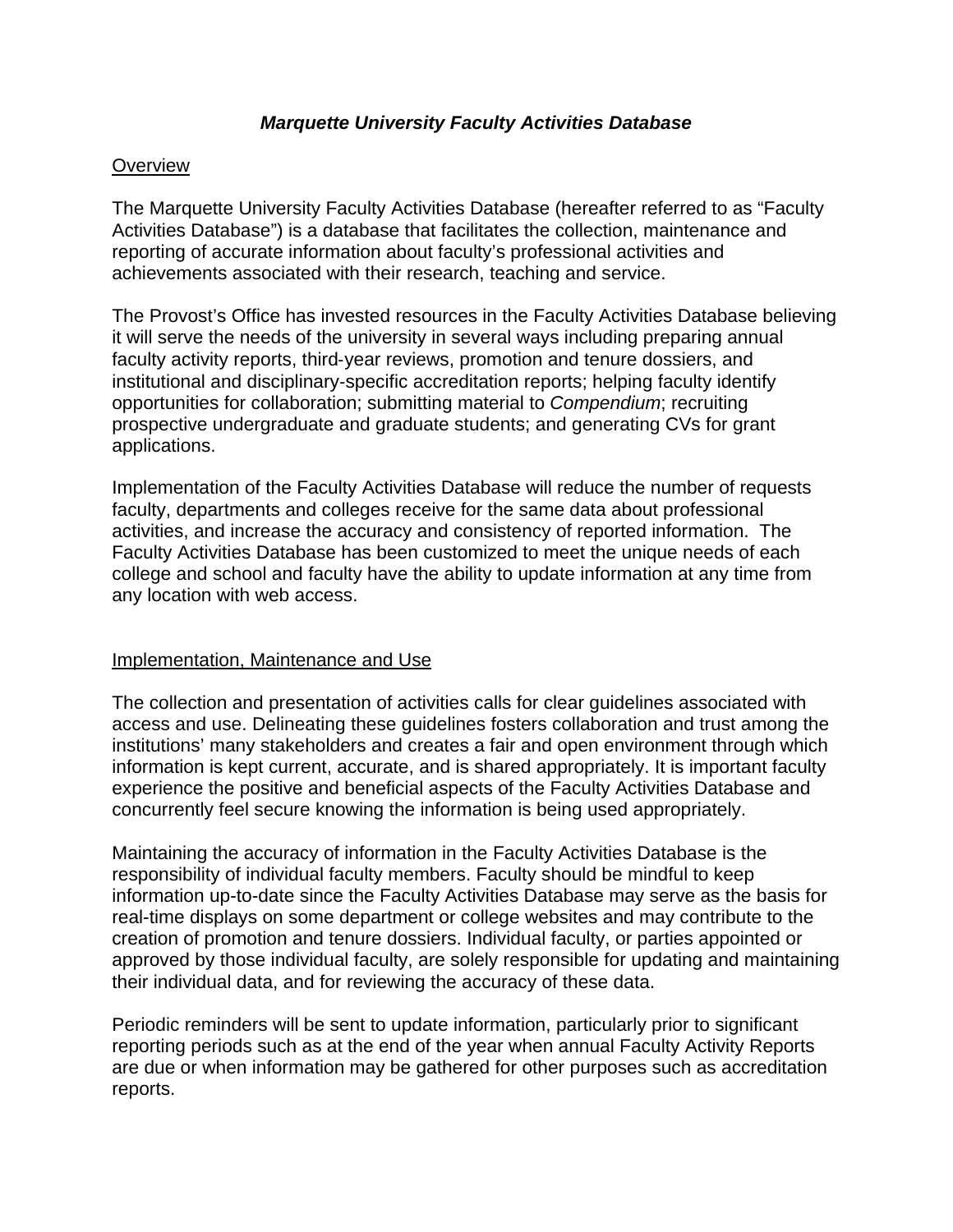Information and reports in the Faculty Activities Database will be directly available to individuals inside Marquette University as indicated in the table below.

| <b>PERSONS/ROLES:</b>                 | <b>REPORTS:</b>                                              |
|---------------------------------------|--------------------------------------------------------------|
| <b>Individual Faculty Member</b>      | His or her own CV (curriculum vitae)                         |
|                                       | His or her own annual faculty activity report                |
| <b>Department Chairperson</b>         | Department faculty annual activity reports                   |
|                                       | Department faculty individual CVs                            |
|                                       | Department-level statistical reports                         |
|                                       | Statistical reports for departmental distribution            |
| Dean<br>(and Dean's designates)       | College/school faculty annual activity reports               |
|                                       | College/school faculty individual CVs                        |
|                                       | Department and college-level statistical reports             |
|                                       | Statistical reports for college distribution                 |
| Provost<br>(and Provost's designates) | All university faculty annual activity reports               |
|                                       | All university faculty individual CVs                        |
|                                       | Department, college and university-level statistical reports |
|                                       | Statistical reports for university distribution              |

Personal and potentially identifying information other than name, academic rank and position, and on-campus contact information will be not shared with anyone outside Marquette University without the consent of the individual faculty person.

The decision to release potentially identifying information to individuals outside Marquette University will be made by individual faculty members on an "opt in" basis. Examples include releasing information for Marquette's *Compendium* Report and participating in multi-university arrangements designed to share information for the purpose of identifying potential collaborators.

Other types of reports produced for the purpose of university external reviews and accreditation requirements or for comparing individual departments or colleges to those at peer institutions, or produced for any other unit on campus other than those specified above will be produced with the cooperation of the pertinent departments and colleges, and will be reviewed by the Marquette University Faculty Activities Database Advisory Committee (see description below).